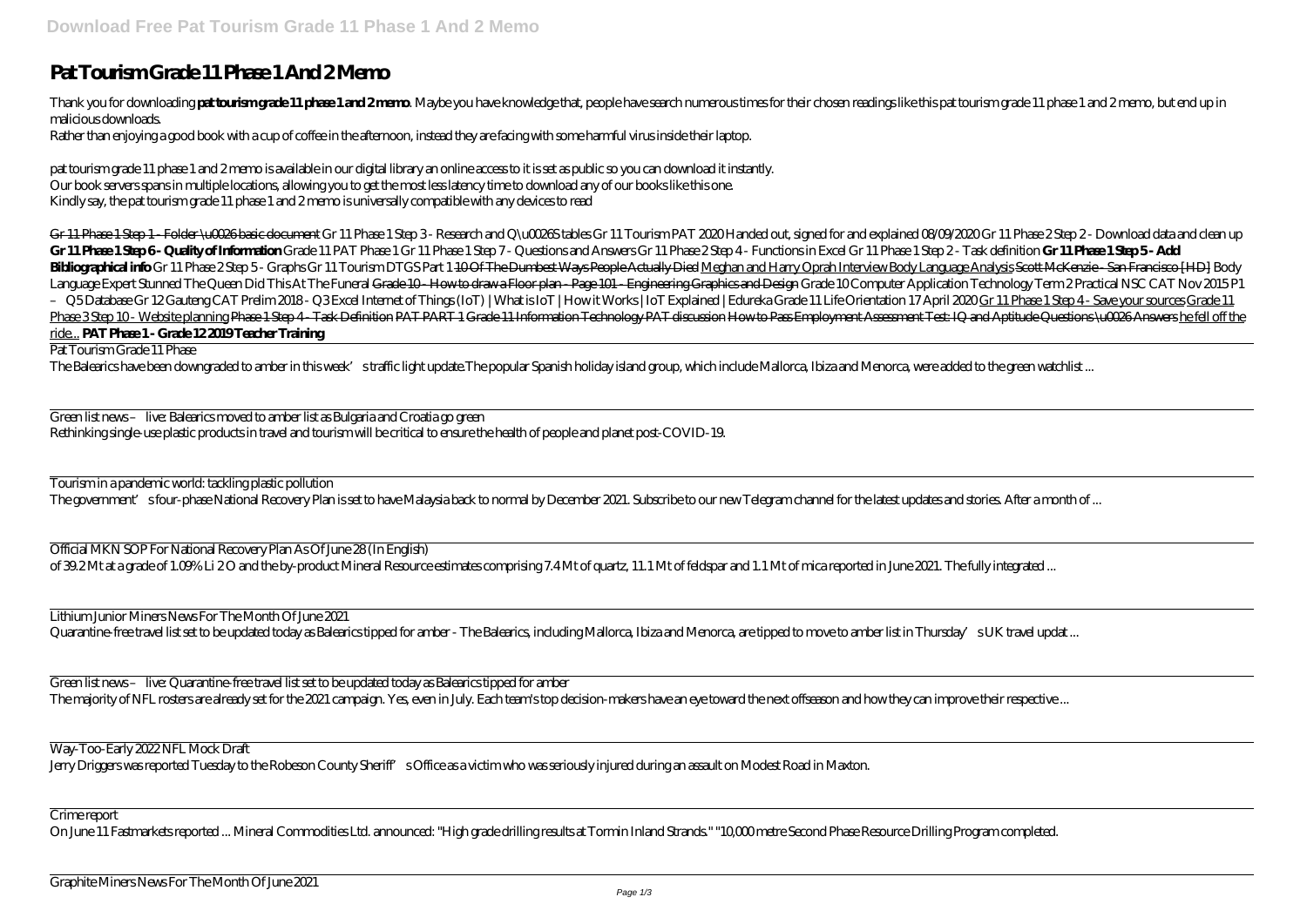Sensex closes 134 pts higher, Nifty at 15,854; IT outperforms; realty top drag VANCOUVER, BC / ACCESSWIRE / JULY 13, 2021 / KALO GOLD HOLDINGS CORP. (TSX.V: KALO) ("Kalo Gold," or the "Company"), is pleased to announce the results from

The Sensex closed at 52,904.05, up 134.32 points, or 0.25%, while Nifty was at 15,853.95, up 41.60 points, or 0.26%. PSU banks ended lower. All eyes will be on Infosys' Q1 result due later today.

ISTANBUL 2020 CANDIDATURE FILE REVEALS PIONEERING VISION Well, long column short, Glenn gave this his grade of 4-Pinocchios. Now we can probably expect the next phase of this discussion ... having none of it and gave a pat response repeatedly,

Whistleblowers Are Not Sanctified When They Help Conservatives Twelve masked faces stared wide-eyed at Hanover County second-grade teacher Evangeline Poindexter ... them or offer high-fives or an affectionate pat on the back. Her special "rug time

## KALO GOLD HOLDINGS CORP

Istanbul 2020 today unveiled its pioneering offer to the Olympic Movement: a technically outstanding Olympic and Paralympic Games delivered against the incomparable backdrop of Is

'I didn't know what to expect': Hanover school community recalls a year like no other Seat back screens connect passengers to live flight data, automated mood lighting changes in each flight phase and there are ... consisting of flight-grade knitted fabrics optimized for comfo

In Photos: See Inside The Luxury Supersonic Space Plane That Will Take Richard Branson Into Space This Weekend She worked at Connecticut General and also taught first grade in the Bloomfield Public ... artwork hanging system and new bookcases. Email Pat Yagmin at patriciayagmin@gmail.com if interesting ... artwork hanging system an

Health and Wellness Tourism takes an innovative look at this rapidly growing sector of today's thriving tourism industry. This book examines the range of motivations that drive this diverse sector of tourists, the products developed to meet their needs and the management implications of these developments. A wide range of international case studies illustrate the multiple aspects of the industry and new and emerging trends including spas, me Page 2/3

| two additional drill holes which both inter |
|---------------------------------------------|
| stanbul, with a . <mark></mark>             |
| leaving                                     |
| me                                          |
| $\text{int}$                                |
| interested                                  |
|                                             |
|                                             |
|                                             |
| e                                           |
| ps                                          |

Community News For The Wethersfield Edition

"There' sa weight that is currently lifted off," said the former fifth grade teacher ... Tate, 26, said a highlight of the move into phase five reopening is to no longer have the face ...

Reopening day: At the brewery, the ballpark and elsewhere, it' sa mostly cautious move back to normal Chances are, they will keep 10 or, at most, 11 defensive ... snaps in every phase of special teams: punt coverage, punt returns, kickoff coverage, kickoff return, and FG/PAT units.

Which cornerbacks 'on the bubble' will make the 53-man roster? Nor, for that matter, is it clear what, if any, further sanctions he may face if he doesn't, although it includes the possibility, albeit remote, that he could wind up in the custody of ...

iPolitics AM: Standoff over PHAC privilege breach to resume

That was before we knew that between federal aid and unexpected tax revenue, the state is sitting on an \$11 billion windfall ... what happened on the scene," Pat Colligan, president of the

In good times and bad, transparency takes a hit

June 11 (UPI) --Even as the horse racing world ... was fourth in both the Santa Anita Derby and the Grade II Pat Day Mile. Mr. Impossible is not impossible but unlikely. Juliet Foxtrot to